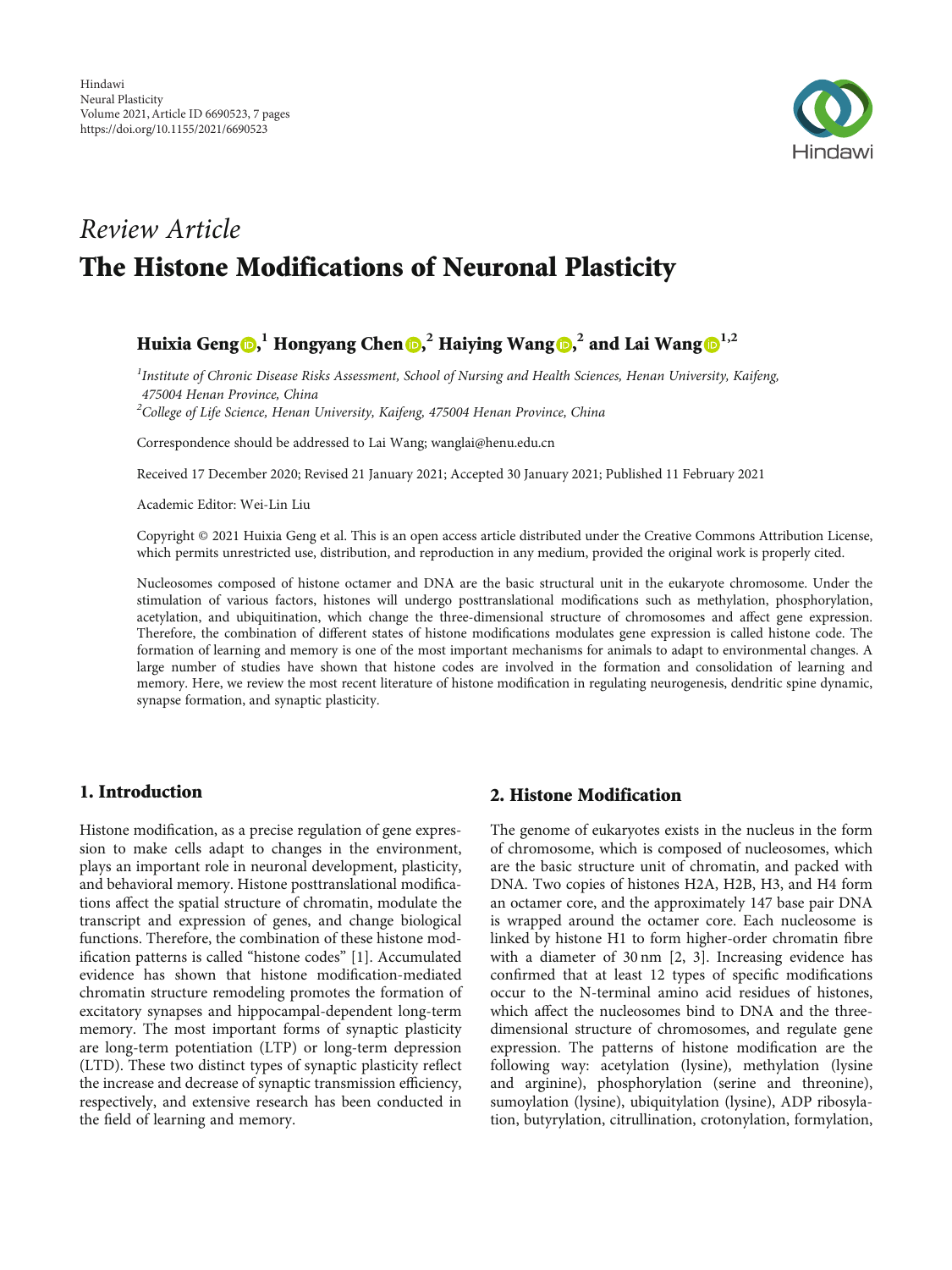proline isomerization, propionylation, serotonylation, and dopaminylation (glutamine) [\[4](#page-5-0), [5](#page-5-0)]. The nomenclature of histone modification is as follows, such as H3K9me3, H3 refers to the core histone protein, K refers to the amino acid, the number 9 indicates the position of lysine residue from the N-terminal end of the amino acid tail of histone protein, and me3 refers to the type of modification on the lysine residue [[6](#page-5-0)]. These different combinations and patterns of histone modifications are known as histone code [[7](#page-5-0)].

The different amino acid residues at the N-terminal and C-terminal of these histones will undergo various posttranslational modifications, such as acetylation and methylation at lysine (K) or arginine (R) residues and phosphorylation at serine (S) or threonine (T) residues [\[8\]](#page-5-0). The histone acetylation modification is an important histone modification type, which means an increase in gene transcription activity and an epigenetic mark associated with dynamic chromatin. Histone acetyltransferases (HATs) catalyze the transfer of the acetyl group of acetyl-CoA molecule to lysine residues within the histone tails, while histone deacetylases (HDACs) remove these modifications. H3K27ac is related to active gene enhancers, and H4 acetylation is often found in the promoter region and bodies of activated genes. Therefore, histone acetylation can be used to compare gene transcript activity, especially H3 acetylation (H3ac) [[9](#page-5-0)].

A number of amino acid residues in histones can be methylated, and the different methylation types show multiple valence states such as monomethylation (me 1), dimethylation (me 2), and trimethylation (me 3) forms. Therefore, histone methylation pattern changes may either promote gene expression or inhibit gene expression. Methylation of lysine 4 on histone 3 (H3K4) is one of the most studied modifications, with its trimethylated form (H3K4me3) enriched at transcriptional start sites (TSSs) of actively transcribed genes [[10](#page-5-0)]. Histone methyltransferases (HMTs) and demethylases (HDM) are involved in the methylation modification process of histones. Histone methylation modification always occurs on both lysine (K) and arginine (R) sidechain groups of H3 and H4 histone tails. Trimethylaton of lysine 9 on histone 3 (H3K9me3) is often associated with chromatin superaggregation and heterochromatin, and the state of H3K27me3 affects the conversion from heterochromatin to euchromatin [[11](#page-5-0), [12](#page-5-0)]. Different modification types of histones also influence each other and together regulate the expression of specific genes. For example, the increase in H3K4me3 increases H3K9Ac, which indicates the mutual regulation function between histone modification and the complexity of gene expression regulation [\[13\]](#page-5-0).

# 3. The Effect of Histone Modifications in Neuroplasticity

The brain makes higher animals more adaptable to environmental changes through the process of learning and memory. The formation of learning and memory is inseparable from the synaptic connections between neurons. Histone acetylation and deacetylation modification modulate the chromatin structure to regulate the synaptic connectivity and memory storage-related gene expression. On the other hand, the histone methylation modification states of the promoter region of the gene that controls the synaptic function have also changed, such as the increase of H3K4me3 [\[14\]](#page-5-0). More importantly, histone deacetylases 2 (HDAC 2) are enriched at the promoter regions or gene bodies of several neuroplasticity-associated genes, such as BDNF IV, activityregulated cytoskeleton-associated protein (Arc), Cdk5, Egr1, Homer1, Gria1 and 2, neurofilament light protein (Nfl), Nmethyl-D-aspartate receptor subunit 2B (NR2B), synaptophysin (Syn), and synaptotagmin (Syt) [[15](#page-5-0)]. It can be seen that histone modification is involved in the formation of neuronal plasticity and memory formation and consolidation (Table [1](#page-2-0) and Figure [1\)](#page-2-0).

In cell nucleus, the histones at gene promoters related to neuroplasticity are modified by acetylation, phosphorylation, methylation, and other modifications, which alter the affinity of histones with these gene promoters. Thereby, it would activate or inhibit the transcriptional activity of these genes and regulate neuroplasticity.

3.1. Neurogenesis. The marks of histone methylation affect the pluripotency of neural progenitor cell (NPC) and determine their neural lineage specification and neuronal differentiation [[16](#page-5-0)]. Polycomb group proteins (PcGs) and trithorax group proteins (TrxGs) antagonistically affect gene expression by histone methylation and demethylation to regulate neuronal differentiation and development. The PcGs are mainly divided into two types of multiprotein complexes, polycomb repressive complexes 1 (PRC1) and 2 (PRC2) [\[17\]](#page-5-0). In the central nervous system, the H3K27me3 repressive marks are removed by the histone demethylase Jmjd3 during the differentiation of embryonic stem cells (ESCs) into neural progenitor cell (NPCs) [[18](#page-5-0)]. However, PcGs can prevent the differentiation of ESCs into NPCs by increasing the level of H3K27me3 at neuronal-specific genes such as Ngns, Pax6, and Sox1. In NPCs, the deletion of the subunit Ezh2 of PRC2 signally promotes neurogenesis and neuronal differentiation. In addition, Ezh2 gene silencing is also related to nerve migration [\[19](#page-5-0)–[21](#page-5-0)].

RING1B, the core catalytic subunit of PRC1, catalyze H2AK119 monoubiquitination modification at promoters of neuronal-specific genes, such as Tuj1, Ncan, and Nestin to induce human embryonic stem cells (hESCs) and human pluripotent stem cells (hiPSCs) towards neural progenitor differentiation [[22](#page-5-0)]. A maternal low choline diet significantly decreases H3K27me3 levels at the Toll-like receptor 4 (Tlr4) and increases Tlr4 expression, which mediate neuronal differentiation in fetal mouse neural progenitor cells [[23](#page-5-0)]. During neurogenesis, the methylation of H3K4 and H3K36 is often used to indicate increased gene transcription activity, and the removal of H3K4me3 inhibits the expression of neurogenesis-related genes [\[24\]](#page-5-0).

3.2. Axon Formation. The next-generation sequencing method has confirmed that there are multiple mutations in genes that encode chromatin structure regulators in the neurodevelopmental and psychiatric disorders, such as members of the lysine methyltransferase 2 (KMT2A/C/D) and lysine demethylase 5 (KDM5A/B/C) families. KMT2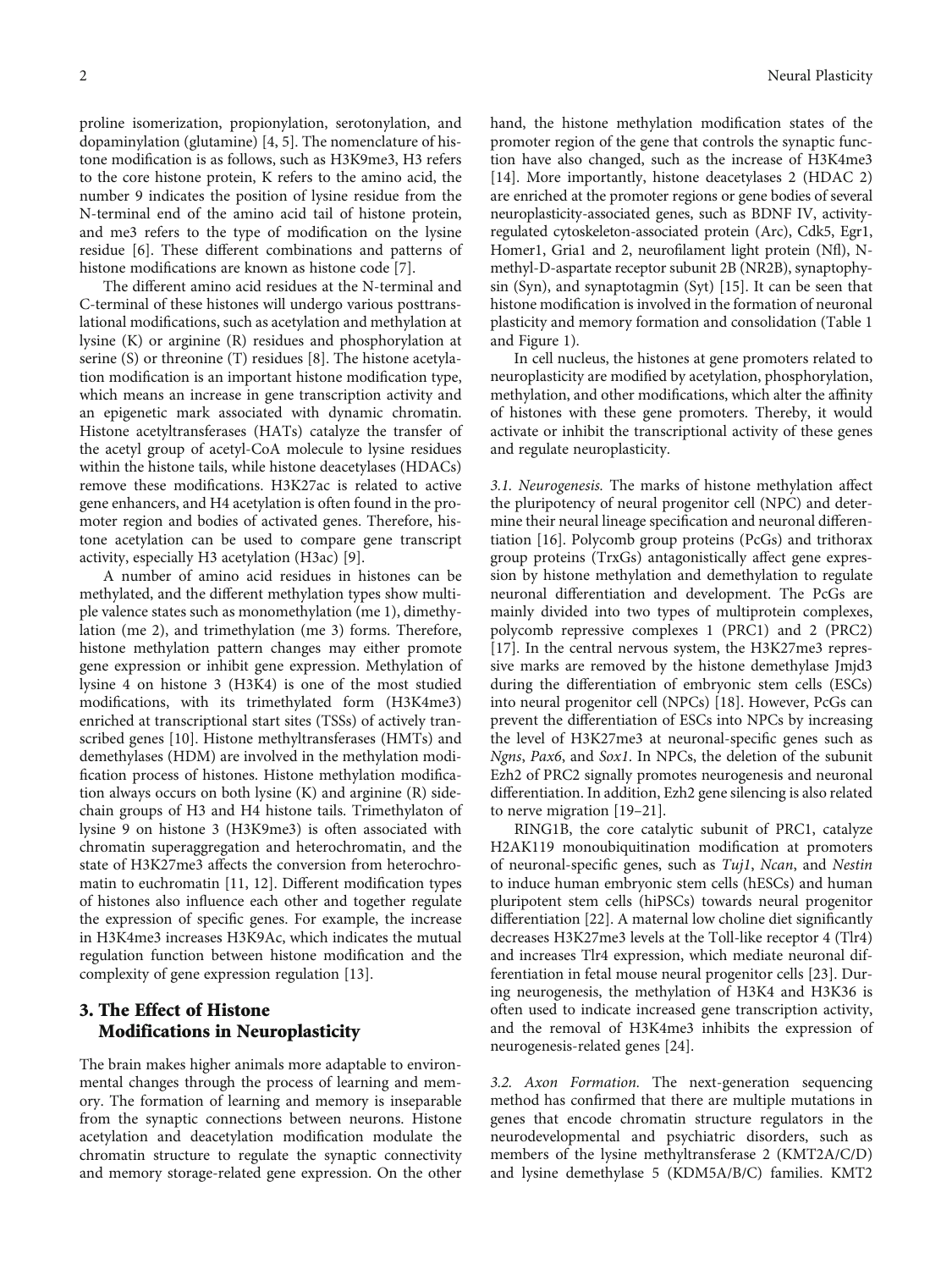<span id="page-2-0"></span>Neural Plasticity 3

| Histone        | Amino<br>acid   | Modification                          | Method                                                                | Impact in neuronal plasticity                                                  | References                 |
|----------------|-----------------|---------------------------------------|-----------------------------------------------------------------------|--------------------------------------------------------------------------------|----------------------------|
| H2A            | K119            | Monoubiquitination                    | The human embryonic<br>stem cells and human<br>pluripotent stem cells | Induce neural progenitor<br>differentiation                                    | Desai et al., 2020 [22]    |
| H <sub>3</sub> | K <sub>9</sub>  | Deacetylation                         | Rats                                                                  | Decreased dendritic spine density                                              | Moonat et al., 2013 [37]   |
|                | S <sub>10</sub> | Phosphorylation                       | The cortical neuron from<br>Sprague-Dawley rat                        | Remodel dendritic spine morphology VanLeeuwen et al., 2014 [36]                |                            |
|                | K9,<br>K14      | Deacetylation                         | The hippocampal slices<br>of rat                                      | Increase dendritic spine density and<br>excitatory quantal transmitter release | Calfa et al., 2012 [44]    |
|                | K9              | Trimethylation                        | Female Sprague-Dawley rat                                             | Impact the expression of genes with<br>synaptic plasticity                     | Prini et al., 2017 [57]    |
|                | K9              | Acetylation                           | SY5Y cell                                                             | Increase dendritic spine density                                               | Al Sayed et al., 2019 [41] |
|                | K4              | Monomethylation<br>and trimethylation | SY5Y cell                                                             | Increase dendritic spine density                                               | Al Sayed et al., 2019 [41] |
| H <sub>4</sub> | K14             | Acetylation                           | Aplysia cell culture                                                  | Induce synapse-specific long-term<br>facilitation                              | Guan et al., 2002 [51]     |
|                | K8              | Acetylation                           | Aplysia cell culture                                                  | Induce synapse-specific long-term<br>facilitation                              | Guan et al., 2002 [51]     |

TABLE 1: The histone modification in neuronal plasticity.



FIGURE 1: Histone modification mediates neuronal plasticity.

catalyzes the di- and trimethylation of H3K4, while KDM5 executes H3K4 demethylation [[25](#page-5-0)–[27\]](#page-5-0). These results suggest that the methylation of H3K4 is very important for the neuronal development and function in the central nervous system [[28](#page-5-0), [29](#page-5-0)]. RBR-2, the sole homolog of the KDM5 family of H3K4me3/2 demethylases in Caenorhabditis ele-

gans, controls the axon guidance and growth by regulating the expression of the actin regulator wsp-1. Knockout of the rbp-2 gene increases the level of H3K4me3 at the transcription promoter site of the wsp-1 gene, resulting in the abnormal transcription and high expression of wsp-1, leading to abnormal formation of axon guidance, and similar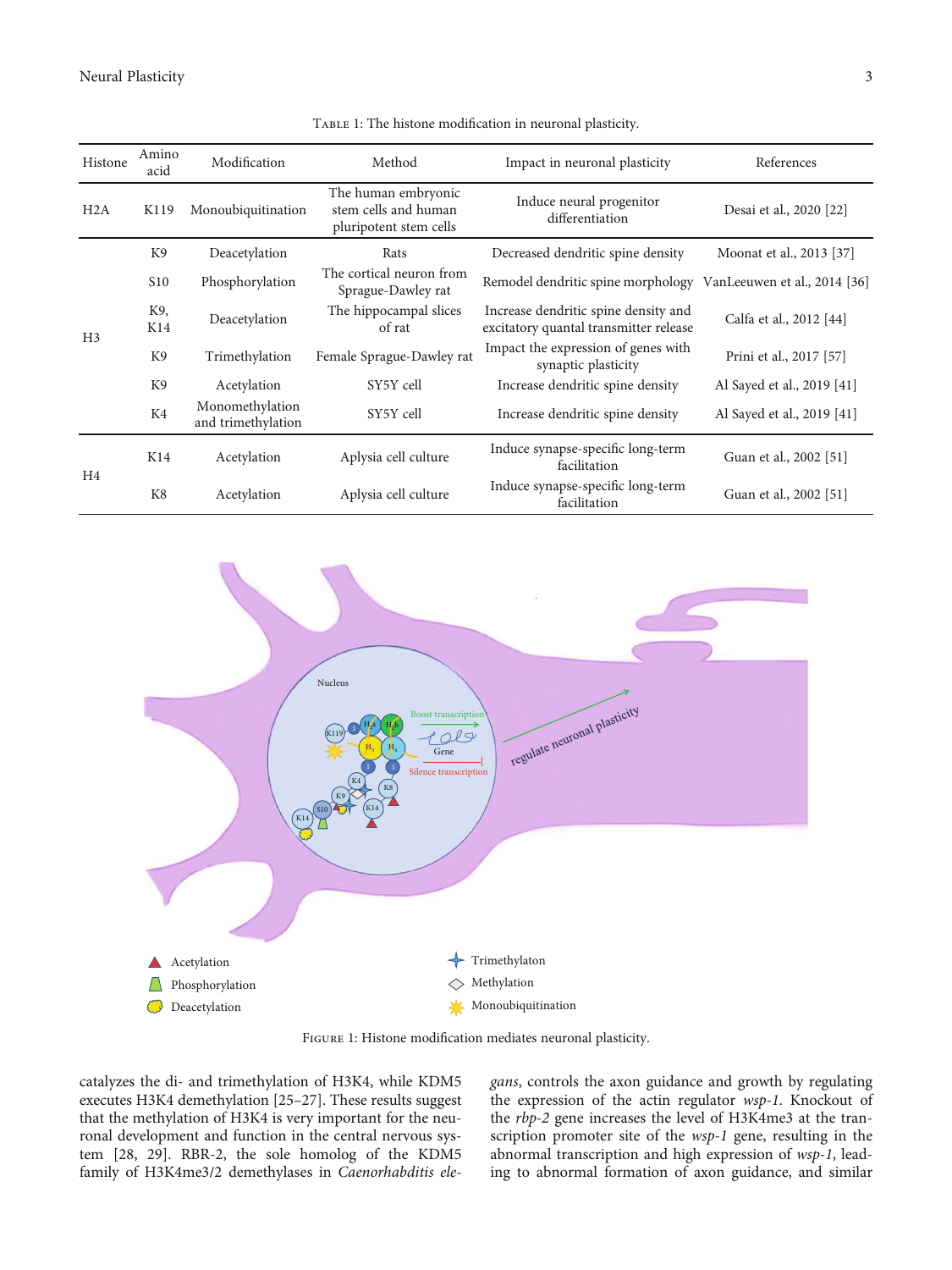results as mutations in H3K4 methyltransferase KMT2F/G (SETD1A/B) genes [[30](#page-6-0), [31](#page-6-0)].

In addition to histone methylation regulating axon growth, histone acetylation also regulates axon regeneration and growth. Some research results in the lamprey spinal cord injury model showed that the expression of HDAC1 was upregulated in regenerated neurons, while the expression of HDAC1 did not change in nonregenerating neurons. These results suggest that HDAC1 is involved in neuron regeneration and axon growth [\[32\]](#page-6-0).

3.3. Density and Morphology of Dendritic Spines. Many years of research has shown that the phosphorylation of the histone H3 protein induces the transformation of chromatin from a heterochromatin state to a euchromatin state, increases the transcriptional activity of genes, regulates the formation and maintenance of dendritic spines, and participates in the process of environmental learning and cognitive formation [\[33, 34](#page-6-0)].

The p90 ribosomal S6 kinase (p90RSK) was a protein shuttling from the cytosol to the nucleus, which has multiple functions. In quiescent cells, p90RSK forms a complex with the upstream regulatory molecule ERK1/2 in the cytoplasm. Once the cell is activated by growth factors and ROS, p90RSK would translocate to the nucleus and regulate gene expression through prompting I*κ*-B, c-Fos, Nur77, and cAMP-response element-binding protein and other downstream molecule phosphorylation [\[35\]](#page-6-0). NMDA receptor activation is crucial for long-term memory. Glycine activates the NMDA receptor of cortical neurons in vitro, and p90RSK accumulates in the nucleus in a time-dependent manner, phosphorylate histone H3 at serine 10 (H3S10p), changes the structure of dendritic spines, and regulates the remodeling of dendritic spines [[36](#page-6-0)].

Histone acetylation and methylation modifications also regulate dendritic spine morphogenesis and increase in density. Acute ethanol exposure reduced the activity of HDAC and the expression level of HDAC2 protein in the central nucleus of the amygdala of rat, increased the histone acetylation status of brain-derived neurotrophic factor (BDNF), and activity-regulated cytoskeleton-associated protein (Arc) genes, which attenuated anxiety-like behaviors [\[37](#page-6-0)]. ANP32A is one of the most important members of histone acetyltransferase inhibitor, which is abnormally highly expressed in the brains of Alzheimer's disease (AD) patients and model mice. The hippocampal infusion of lenti-siANP32A reduces the ANP32A expression in AD model mice with human tau transgenic, which increases the acetylation of histones in the neuron, promotes the formation of dendritic spines, and restores the learning and memory ability of mice [\[38](#page-6-0)]. Histone deacetylase inhibitors increase the number of dendritic spines, enhance synaptic plasticity, and improve memory in young mice [\[39\]](#page-6-0).

Inhibition of methyltransferase SUV39H1 activity decreases the level of H3K9me3 in the hippocampus of aged mice, which increases BDNF expression levels, and the spine density of thin and stubby. Furthermore, the inhibition of SUV39H1 reversed the deficits in hippocampal memory through enhancing surface GluR1 levels in hippocampal syn-

aptosomes and facilitating synaptic plasticity [\[40\]](#page-6-0). The inhibition of H3K4 histone methyltransferase (HMT) activity decreased the level of H3K4me1, H3K4me3, and H3K9Ac, which increased the density of dendritic spine densities in SY5Y cells [[41](#page-6-0)]. UTX, a histone demethylase, could remove the repressive trimethylation of histone H3 lysine 27 (H3K27me3). UTX regulate the expression of a subset of genes that are involved in the regulation of dendritic morphology, synaptic transmission through modulating expression of neurotransmitter 5-hydroxytryptamine receptor 5B (Htr5b) in mouse hippocampal neurons [[42](#page-6-0)].

3.4. Synaptic Plasticity. The BDNF is an important neurotrophin in neuronal survival and growth, which is involved in synaptogenesis, synaptic plasticity, and memory consolidation. Under the different environmental stimuli, the expression of the BDNF gene is regulated by epigenetic mechanisms such as histone modification, DNA methylation, and microRNA machineries [[43](#page-6-0)]. HDAC inhibitors increase the acetylation of the RNA polymerase II at the promoter 3 BDNF gene and histone H4, which enhance BDNF transcription and expression [[44](#page-6-0)]. Cultured rat hippocampal slices in vitro, BDNF treatment increases the density of mature spines (type-I stubby and type-II mushroom) and immature type-III thin spines, enhancing the release of excitatory neurotransmitters and excitatory postsynaptic current (EPSC) in hippocampal slice cultures, while the HDAC inhibitor TSA (trichostatin-A, TSA) reverses this process. Mechanism studies have shown that H3 at lysines 9 and 14 acetylation states participate in this process [\[45\]](#page-6-0). The treatment of TSA promotes the BDNF and activity-regulated cytoskeleton-associated protein (Arc) gene expression in the amygdala of rats, increases the dendritic spine density, facilitates synaptic plasticity, and attenuates anxiety-like behaviors of rats [[46](#page-6-0)].

Proper histone acetylation level at the promoter region of the BDNF gene affects LTP and long-term memory. The acetylation of histones H3 and H4 at the activity-dependent BDNF promoters I and IV upregulates the transcription and expression of BDNF in the hippocampus, then enhances the consolidation of fear memory in rats [[47](#page-6-0)]. The expression level of BDNF is decreased in AD patients and mouse model [\[48, 49](#page-6-0)]. The sulforaphane, a universal inhibitor of HDAC, is extracted from the hydrolysis product of glucoraphanin present in Brassica vegetables. Sulforaphane inhibited HDAC activity and increased global acetylation states of histone 3 (H3) and H4 in primary cortical neurons. Additional analyses show that sulforaphane enhanced BDNF expression and increased levels of neuronal and synaptic molecules such as microtubule-associated protein 2 (MAP2), synaptophysin, and PSD-95, as well as elevated levels of synaptic TrkB signaling pathway components in primary cortical neurons and  $3 \times$  Tg-AD mice [[50](#page-6-0)]. Microglia is the main form of immune defense in the central nervous system and also has been shown to play a significant role in the synaptic plasticity in neurons. The histone sumoylation modification regulates the expression of phosphatidylinositol 3-kinase (PI3K), the phosphorylation of AKT and CREB, and the expression of BDNF. The ablation or disruption of microglial function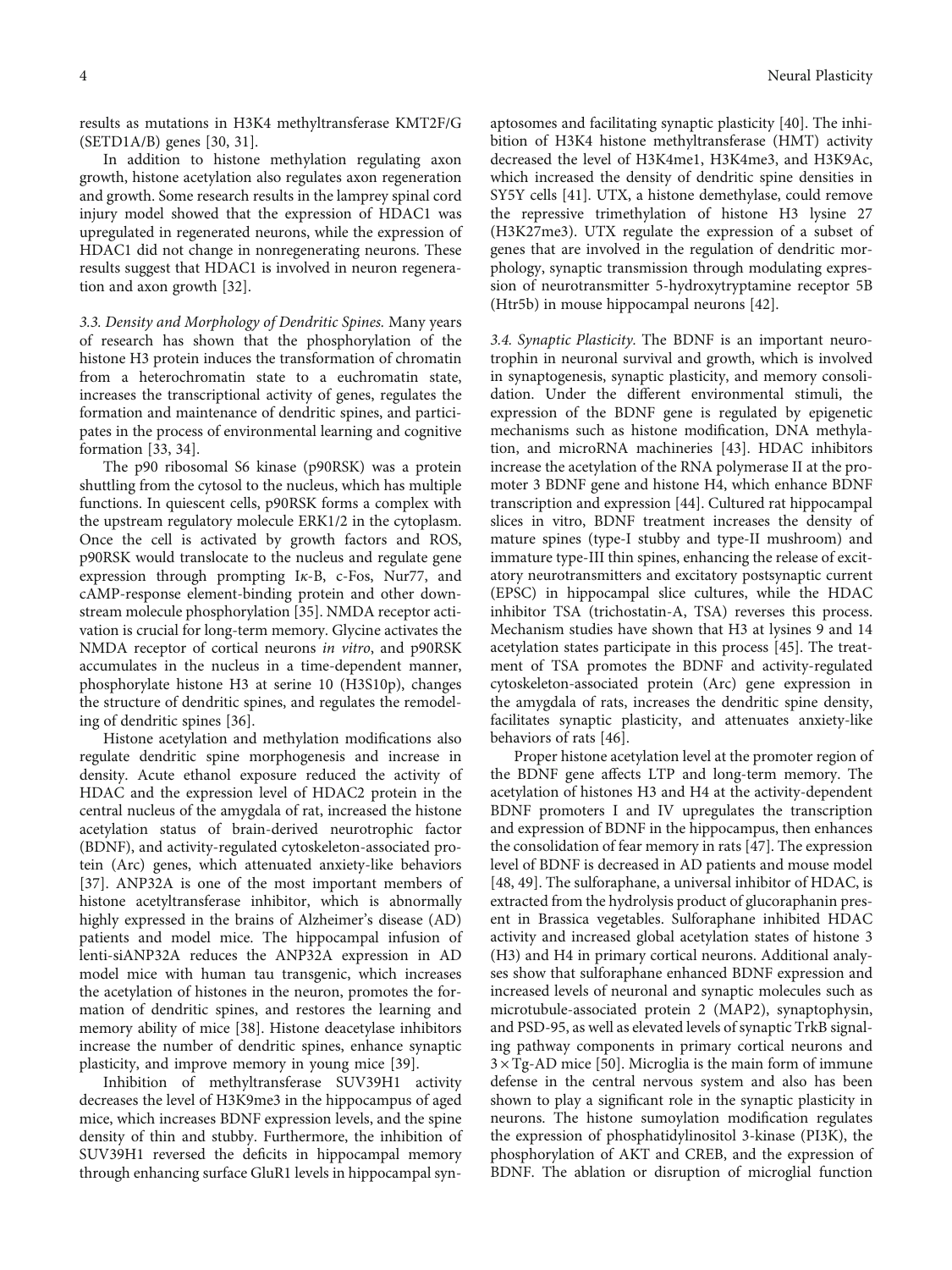abolishes long-term potentiation (LTP) and reduces synaptic plasticity in rat hippocampal slices [[51](#page-6-0)].

In addition to affecting BDNF gene expression to modulate synaptic plasticity, histone modification also facilitates synaptic plasticity by affecting the expression of other genes, which affects cognition and memory functions. The CAAT box enhancer binding protein (CBP), a histone acetylase, could induce gene expression for the growth of new synapses and for increasing synaptic strength through acetylating lysine residues on core histones. CREB1 recruits CBP into the gene promoter region, and acetylase lysine 8 (K8) of histone H4 and lysine 14 (K14) of histone H3, which form longterm synaptic plasticity with increased synapse strength called long-term facilitation. On the contrary, FMRFamide, an inhibitory transmitter, promotes recruitment HDAD5 and reduces the acetylation of K8 of histone H4 and C/EBP gene expression, which switch the synaptic plasticity to long-term depression [\[52\]](#page-6-0). Tip 60, a multifunctional HAT, could modulate the expression of neurogenesis-related genes through epigenetic methods. Targeted loss of Tip60 HAT activity causes thinner and shorter axonal lobes in mushroom body (MB) in the central nervous system of Drosophila and defects in immediate-recall memory, while increasing Tip60 HAT levels reverse these process and facilitate immediate-recall memory and cognitive function [\[53\]](#page-6-0). K-Acetyltransferase 2a (Kat2a) is a multifunctional histone acetyltransferases (HATs) that has the highest level expression in the hippocampal CA1 region. Kat2a regulates the expression of genes related to the hippocampal gene network linked to the neuroactive receptor by activating the NF-*κ*B signaling pathway, thereby participating in hippocampal synaptic plasticity and long-term memory consolidation [\[54](#page-6-0)]. The neuron-specific overexpression of HDAC2 but not that of HDAC1 would reduce dendritic spine density, number of synapses, synaptic plasticity, and memory formation [\[55](#page-6-0)].

G9a/G9a-like protein (G9a/GLP), a lysine dimethyltransferase, is an essential role for the formation of the histone H3 lysine 9 dimethylation (H3K9me2). The inhibition of G9a/GLP activity in the entorhinal cortex (EC) enhances H3K9me2 in the area CA1, leading to the silencing of nonmemory permissive gene COMT in the hippocampus, promoting synaptic plasticity, and is conducive to the formation and consolidation of long-term memory. However, the mechanism by which G9a/GLP activity mediates the formation and consolidation of long-term memory (LTM) is different in the hippocampus and entorhinal cortex of SD rats [[56](#page-6-0)]. *α*-Synuclein (*α*S) is mostly localized within synapses and linked to Parkinson's disease (PD). The expression level of euchromatic histone lysine N-methyltransferase 2 (EHMT2) was increased in *α*S-induced SH-SY5Y cells, which enhanced H3K9 methylation (H3K9me2) and the synaptosomal-associated protein SNAP25 expression. Thus, *α*S overexpression enhances synaptic vesicle fusion events and synaptic plasticity through increasing ΕΗΜΤ2 expression to elevate H3K9me2 at the SNAP25 promoter [[57](#page-6-0)]. The cannabis consumption leads to a large number of mental illnesses among adolescents. The *Δ*9-tetrahydrocannabinol (THC) exposure significantly induce the expression of histone methyltransferase (Suv39H1) and enhance 3K9me3 in

the prefrontal cortex of female rats after adolescent. Moreover, the *Δ*9-tetrahydrocannabinol (THC) exposure downregulates the expression of synaptic plasticity genes, reduces the time for rats to recognize new objects in object recognition experiment (NOR), and destroys cognitive function [[58](#page-6-0)].

#### 4. Summary and Outlook

A large number of research studies have shown that the synaptic plasticity-associated gene expression by neuroepigenetic regulation is essential for the formation and consolidation of learning and memory, and histone modification is one of the most important ways of neuroepigenetic regulation. Under the stimulation of different factors, histones in neurons will undergo various types of chemical modification, such as methylation/demethylation, acetylation/deacetylation, and phosphorylation/dephosphorylation, which could change the three-dimensional structure of chromosomes in the promoter region of synaptic plasticity-related genes and regulate the transcriptional activity of these genes. In the process of neurological disorder, the degradation of dendrites and axons and the reduction of synaptic plasticity are the early morphological pathological changes of the disease. At present, numerous studies on the effect of histone modification inhibitors on synaptic plasticity have been extensively carried out in neurological disorder animal models and achieved meaningful research results. However, in the process of applying histone modification inhibitors to affect synaptic plasticity, how to ensure that the inhibitor can accurately enter the nervous system instead of spreading to the whole body is a problem that must be considered. Secondly, many types of histone modifications are involved in the regulation of synaptic plasticity, but how to determine a certain type of modification is the dominant factor in the regulation of synaptic plasticity in a specific condition, which is also a consideration important factor for the application of histone inhibitors to the prevention and treatment of neurological diseases.

#### Abbreviations

LTP: Long-term potentiation LTD: Long-term depression HATs: Histone acetyltransferases HDACs: Histone deacetylases HMT: Histone methyltransferases Syn: Synaptophysin Syt: Synaptotagmin p90RSK: p90 ribosomal S6 kinase ROS: Reactive oxygen species NMDA: N-Methyl-D-aspartate BDNF: Brain-derived neurotrophic factor AD: Alzheimer's disease EPSC: Excitatory postsynaptic current MAP2: Microtubule-associated protein 2 CBP: CAAT box enhancer binding protein PD: Parkinson's disease NOR: Object recognition experiment ESC: Embryonic stem cells NPC: Neural progenitor cell.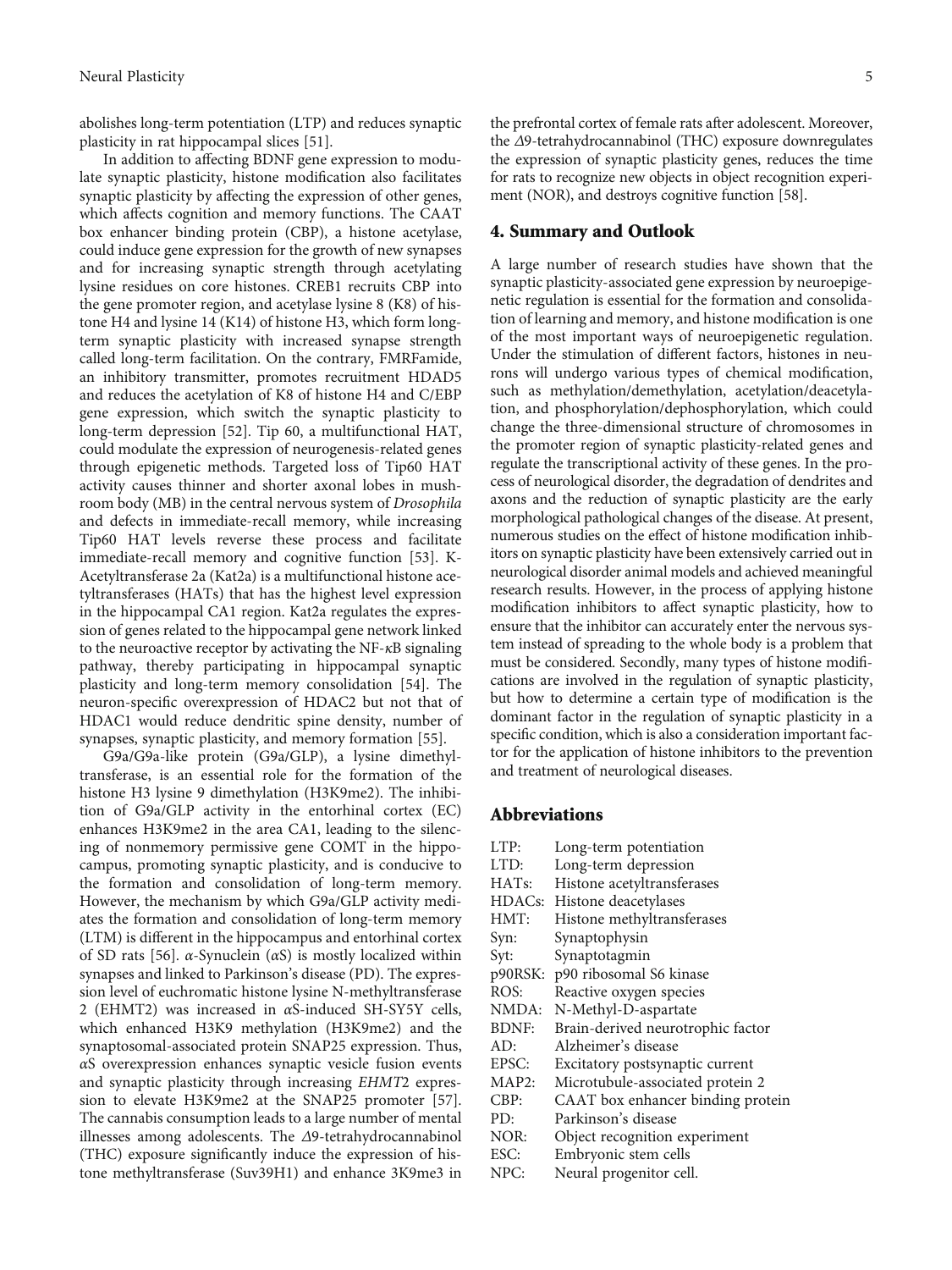### <span id="page-5-0"></span>Conflicts of Interest

The authors declare that they have no conflict of interest.

#### Authors' Contributions

All authors read and approved the final version of the manuscript. H.X.G, H.Y.C, H.Y.W., and L.W. drafted the manuscript. H.X.G. and L.W. conceived and designed the research. H.X.G. and L.W. contributed to writing the manuscript.

#### Acknowledgments

This work was supported by the National Natural Science Foundation of China (NSFC) grants (81871856), Foundation for University Key from the Ministry of Education of Henan Province (20B180003), and Henan Province Science and Technology Research and Development (212102310695).

#### References

- [1] B. M. Turner, "Cellular memory and the histone code," Cell, vol. 111, no. 3, pp. 285–291, 2002.
- [2] T. Jenuwein and C. D. Allis, "Translating the histone code," Science, vol. 293, no. 5532, pp. 1074-1080, 2001.
- [3] J. Wong, D. Patterton, A. Imhof, D. Guschin, Y. B. Shi, and A. P. Wolffe, "Distinct requirements for chromatin assembly in transcriptional repression by thyroid hormone receptor and histone deacetylase," The EMBO Journal, vol. 17, no. 2, pp. 520–534, 1998.
- [4] M. Tan, H. Luo, S. Lee et al., "Identification of 67 histone marks and histone lysine crotonylation as a new type of histone modification," Cell, vol. 146, no. 6, pp. 1016–1028, 2011.
- [5] R. D. Shepard and F. S. Nugent, "Early life stress- and druginduced histone modifications within the ventral tegmental area," Frontiers in Cell and Development Biology, vol. 8, p. 588476, 2020.
- [6] K. Prakash and D. Fournier, "Evidence for the implication of the histone code in building the genome structure," Bio Systems, vol. 164, pp. 49–59, 2018.
- [7] J. A. Latham and S. Y. Dent, "Cross-regulation of histone modifications," Nature Structural & Molecular Biology, vol. 14, no. 11, pp. 1017–1024, 2007.
- [8] B. Ding, "Gene expression in maturing neurons: regulatory mechanisms and related neurodevelopmental disorders," Sheng Li Xue Bao, vol. 67, no. 2, pp. 113–133, 2015.
- [9] H. He, Z. Hu, H. Xiao, F. Zhou, and B. Yang, "The tale of histone modifications and its role in multiple sclerosis," Human Genomics, vol. 12, no. 1, p. 31, 2018.
- [10] A. Barski, S. Cuddapah, K. Cui et al., "High-resolution profiling of histone methylations in the human genome," Cell, vol. 129, no. 4, pp. 823–837, 2007.
- [11] W. Fischle, B. S. Tseng, H. L. Dormann et al., "Regulation of HP1-chromatin binding by histone H3 methylation and phosphorylation," Nature, vol. 438, no. 7071, pp. 1116–1122, 2005.
- [12] T. Chandra, K. Kirschner, J. Y. Thuret et al., "Independence of repressive histone marks and chromatin compaction during senescent heterochromatic layer formation," Molecular Cell, vol. 47, no. 2, pp. 203–214, 2012.
- [13] L. A. Gates, J. Shi, A. D. Rohira et al., "Acetylation on histone H3 lysine 9 mediates a switch from transcription initiation to elongation," The Journal of Biological Chemistry, vol. 292, no. 35, pp. 14456–14472, 2017.
- [14] I. Cheung, H. P. Shulha, Y. Jiang et al., "Developmental regulation and individual differences of neuronal H3K4me3 epigenomes in the prefrontal cortex," Proceedings of the National Academy of Sciences of the United States of America, vol. 107, no. 19, pp. 8824–8829, 2010.
- [15] C. Schmauss, "The roles of class I histone deacetylases (HDACs) in memory, learning, and executive cognitive functions: a review," Neuroscience and Biobehavioral Reviews, vol. 83, pp. 63–71, 2017.
- [16] E. Cacci, R. Negri, S. Biagioni, and G. Lupo, "Histone methylation and microRNA-dependent regulation of epigenetic activities in neural progenitor self-renewal and differentiation," Current Topics in Medicinal Chemistry, vol. 17, no. 7, pp. 794–807, 2017.
- [17] D. Desai and P. Pethe, "Polycomb repressive complex 1: regulators of neurogenesis from embryonic to adult stage," Journal of Cellular Physiology, vol. 235, no. 5, pp. 4031– 4045, 2020.
- [18] T. Burgold, F. Spreafico, F. De Santa et al., "The histone H3 lysine 27-specific demethylase Jmjd3 is required for neural commitment," PLoS One, vol. 3, no. 8, article e3034, 2008.
- [19] B. E. Bernstein, T. S. Mikkelsen, X. Xie et al., "A bivalent chromatin structure marks key developmental genes in embryonic stem cells," Cell, vol. 125, no. 2, pp. 315–326, 2006.
- [20] T. S. Mikkelsen, M. Ku, D. B. Jaffe et al., "Genome-wide maps of chromatin state in pluripotent and lineage-committed cells," Nature, vol. 448, no. 7153, pp. 553–560, 2007.
- [21] T. Di Meglio, C. F. Kratochwil, N. Vilain et al., "Ezh2 orchestrates topographic migration and connectivity of mouse precerebellar neurons," Science, vol. 339, no. 6116, pp. 204–207, 2013.
- [22] D. Desai, A. Khanna, and P. Pethe, "PRC1 catalytic unit RING1B regulates early neural differentiation of human pluripotent stem cells," Experimental Cell Research, vol. 396, no. 1, article 112294, 2020.
- [23] X. Guan, X. Chen, L. Dai et al., "Low maternal dietary intake of choline regulates toll-like receptor 4 expression via histone H3K27me3 in fetal mouse neural progenitor cells," Molecular Nutrition & Food Research, vol. 3, article e2000769, 2020.
- [24] M. Zhang, J. Zhao, Y. Lv et al., "Histone variants and histone modifications in neurogenesis," Trends in Cell Biology, vol. 30, no. 11, pp. 869–880, 2020.
- [25] J. C. Eissenberg and A. Shilatifard, "Histone H3 lysine 4 (H3K4) methylation in development and differentiation," Developmental Biology, vol. 339, no. 2, pp. 240–249, 2010.
- [26] M. T. Pedersen and K. Helin, "Histone demethylases in development and disease," Trends in Cell Biology, vol. 20, no. 11, pp. 662–671, 2010.
- [27] S. M. Kooistra and K. Helin, "Molecular mechanisms and potential functions of histone demethylases," Nature Reviews Molecular Cell Biology, vol. 13, no. 5, pp. 297–311, 2012.
- [28] J. L. Ronan, W. Wu, and G. R. Crabtree, "From neural development to cognition: unexpected roles for chromatin," Nature Reviews Genetics, vol. 14, no. 5, pp. 347–359, 2013.
- [29] C. N. Vallianatos and S. Iwase, "Disrupted intricacy of histone H3K4 methylation in neurodevelopmental disorders," Epigenomics, vol. 7, no. 3, pp. 503–519, 2015.